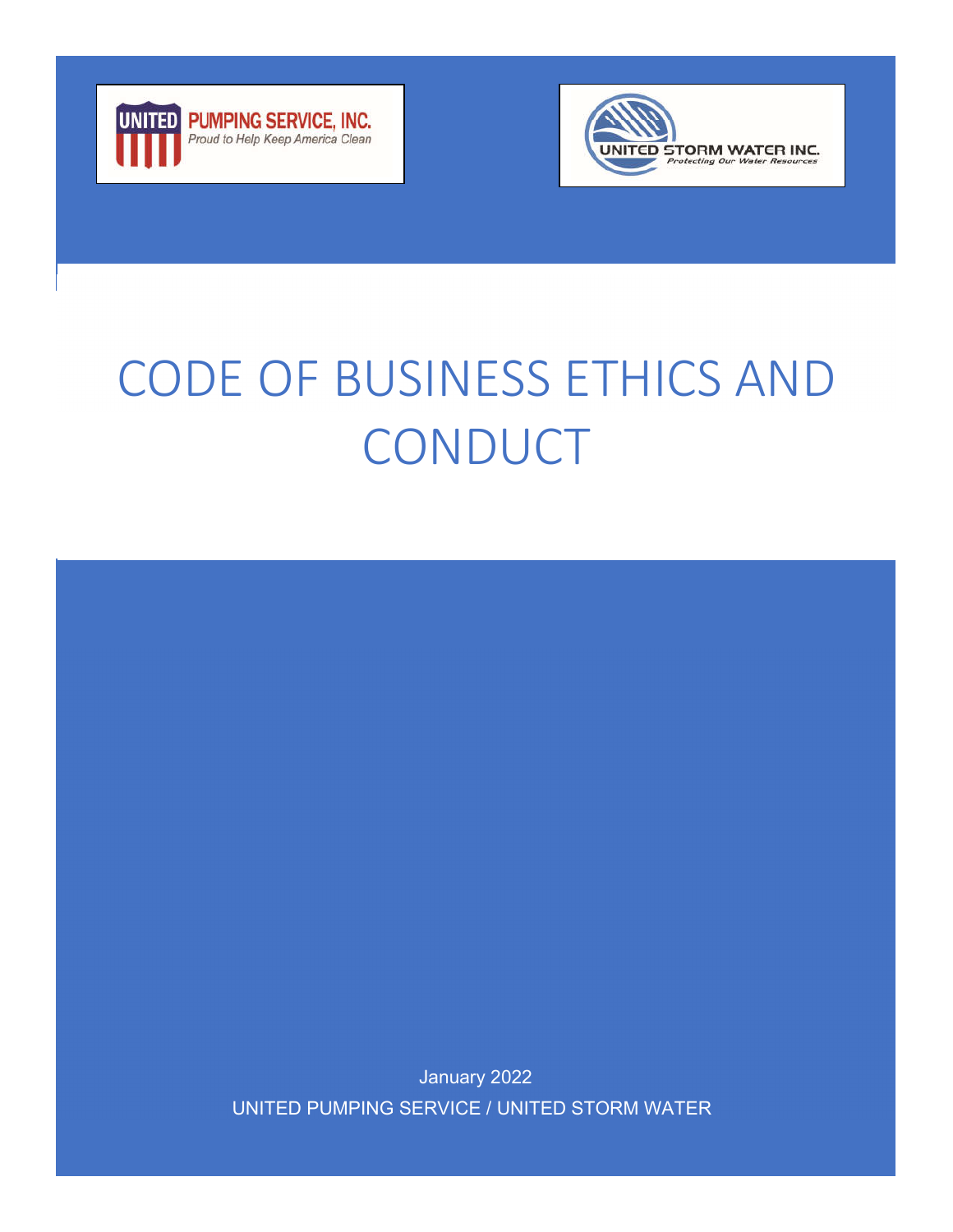#### **Revision History**

A history of the revisions made to this Code is shown in the table provided below. Revisions are accomplished periodically as part of the review and improvement process. Each revision will be reviewed at the time of implementation to determine if employee training and re-signing of acknowledgement pages is required.

| <b>REV</b> | <b>DATE</b>     | <b>DOCUMENTS</b><br><b>AFFECTED</b>                                                                                 | <b>SUMMARY</b>                                                                                                                                                                        | <b>WRITER</b>     | <b>COMMENTS</b>                                                                                                                                                                                                       |
|------------|-----------------|---------------------------------------------------------------------------------------------------------------------|---------------------------------------------------------------------------------------------------------------------------------------------------------------------------------------|-------------------|-----------------------------------------------------------------------------------------------------------------------------------------------------------------------------------------------------------------------|
| 1          | January<br>2022 | "KNOW WHERE TO GO<br>FOR HELP" section;<br>"ACKNOWLEDGEMENT<br><b>PAGE"</b> (Previous<br>revision date<br>8/14/2019 | Reformatted contact<br>information<br>provided in "KNOW<br><b>WHERE TO GO FOR</b><br>HELP" section (pg.<br>5); added special<br>acknowledgement<br>page for new hires<br>$(pg. 10)$ . | Armando<br>Rangel | Staff training and re-<br>signing of<br>acknowledgement<br>page required-<br>Performed during<br>yearly refresher<br>training that was<br>conducted Feb-March<br>2022. New effective<br>Code date is January<br>2022. |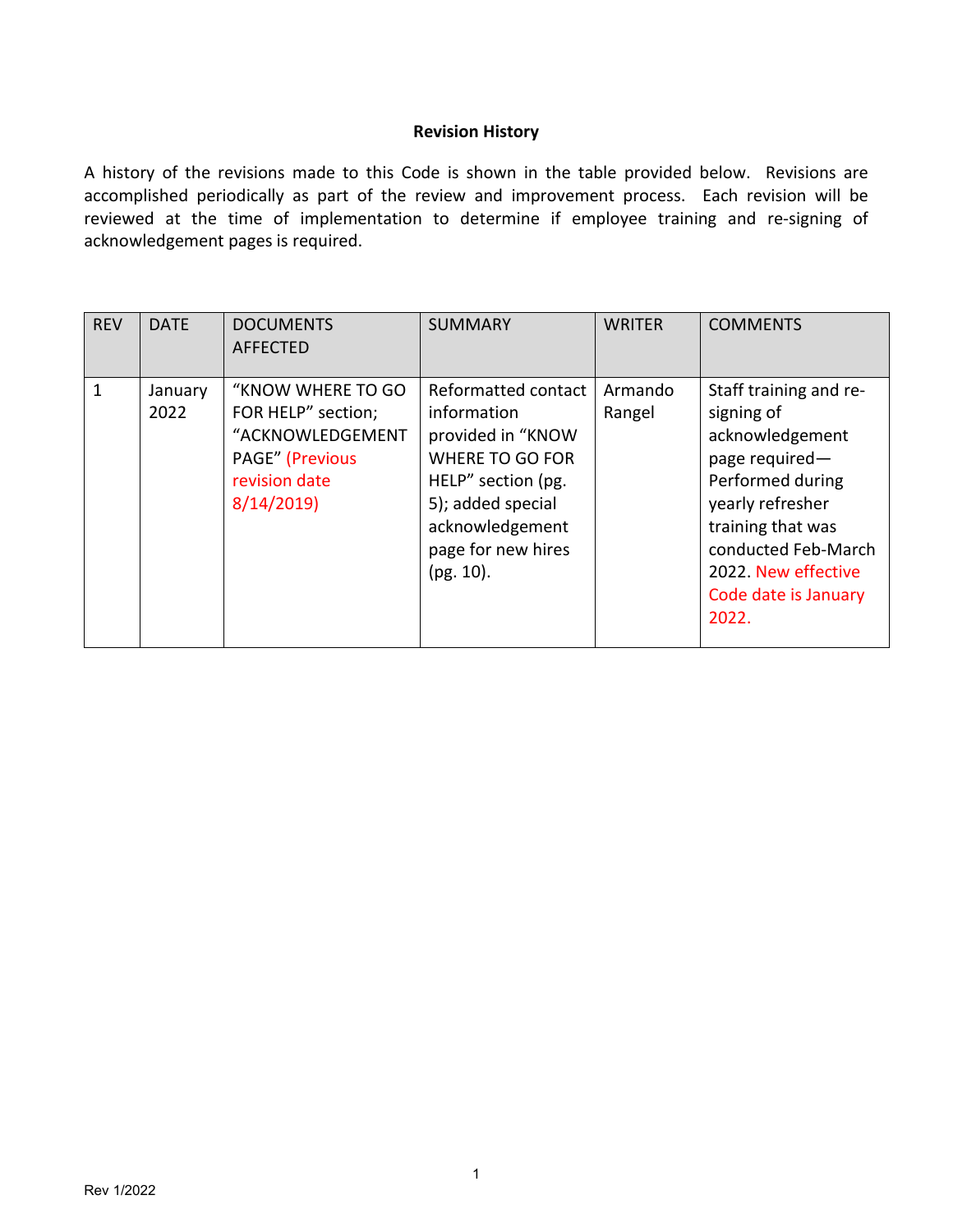Dear Valued Employee:

In all we do, we never lose sight of our core values. In addition, ethical behavior and respect for everyone is a core foundation for our company. Everything we do, every success we have, is built on that foundation.

Adherence to our Code of Ethics and Conduct ensures we keep our unique culture that makes us an employer of choice. It also ensures we maintain the industry leadership position we hold today.

Our United team is, and must always be, committed to doing business the right way and the ethical way. It makes us who we are as a company and drives our business success. It is the right thing to do for each other, for our customers and for the communities we serve. It is also everyone's responsibility.

Thank you for all that you do and for reviewing, committing to and adhering to United's Code of Ethics and Conduct.

Sincerely,

 $Wb$ 

Eduardo Perry Jr. President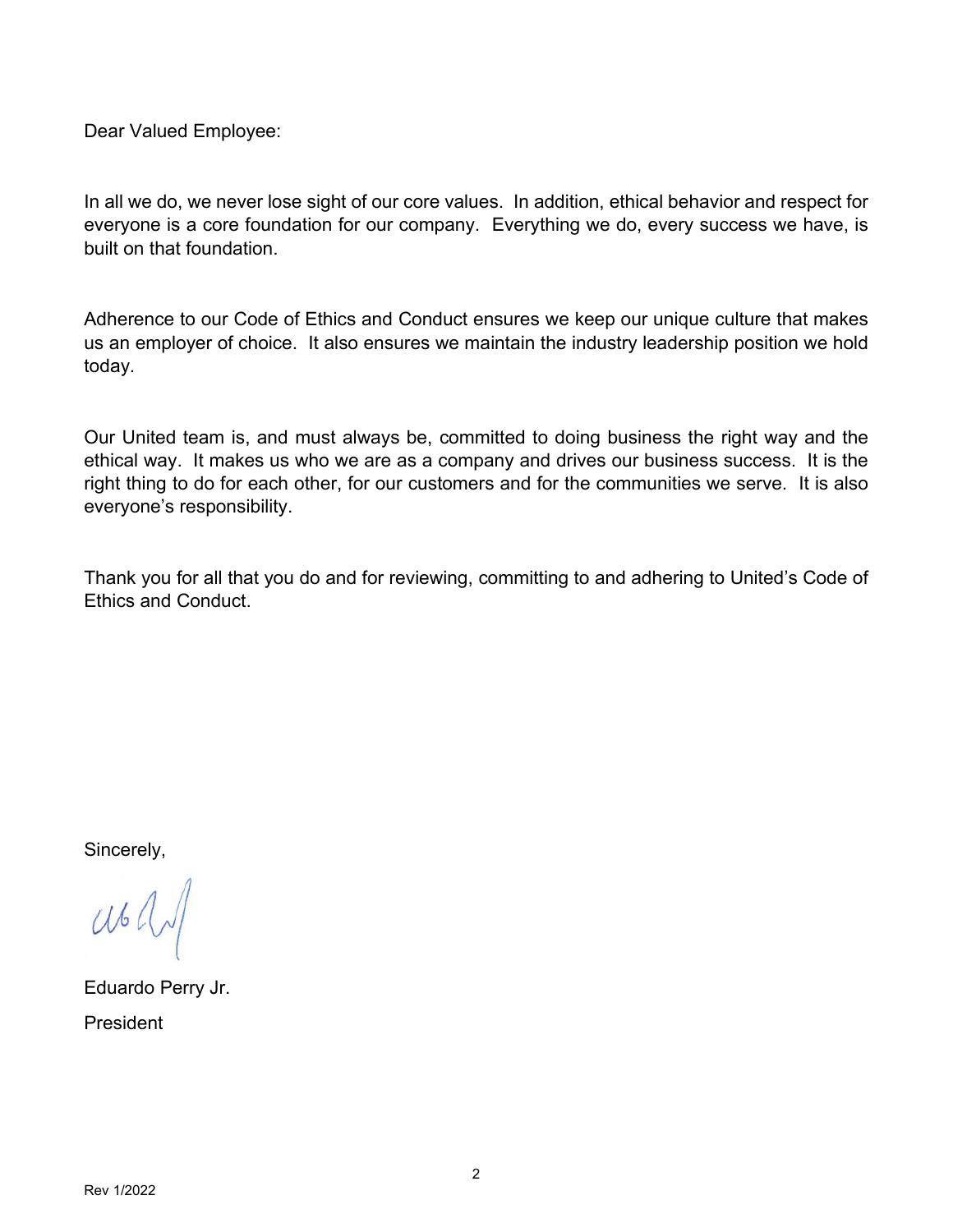## **OUR CODE OF BUSINESS ETHICS AND CONDUCT**

## *Our Code reflects who we are and what's important to us*

This Code provides an overview of the laws, regulations and company policies that apply to us and the work we do, but it does more than that. It builds upon our shared values. That is why we count on every employee to follow our Code and make decisions that will preserve the trust that others have placed in us.

We are expecting nothing less from our business partners, including our consultants, distributors and suppliers, as well as our joint venture partners – we understand the responsibility we have to communicate with them about our high standards of integrity and cannot ask them to violate any of our values and operating principles.

Our Code is an important resource, but it does not cover every situation you may face on the job, so it is important to use good judgement in everything you do and to ask for help if you are ever unsure about the right course of action.

## **KNOW YOUR RESPONSIBILITY**

## *Our good name is in your hands*

No matter what job you do or where you do it, you are United. You represent United in every business relationship, every transaction, and every load you carry. It is your obligation to reflect United's values by following our Code and policies as well as applicable laws and regulations of the state, county or city where you are performing work. To stay up-to-date on what is expected of you, it is critical that you complete your assigned trainings.

If you see or suspect anything illegal or unethical, it is your obligation to report the matter promptly. No concern is too minor to report.

Be aware that anyone who violates our Code may face corrective action, up to and including termination of employment with United. If you manage others you have an even greater responsibility. Lead by example, making sure your team members know the Code is a resource for them and there is no difference between what you do and what you expect from others. We each have a duty to help create the kind of workplace where employees feel comfortable coming forward with questions and concerns, and support them when they raise issues. Never retaliate against employees for sharing concerns in good faith, and you should prevent retaliation by others.

## **SPEAK UP WITHOUT FEAR**

*United does not tolerate retaliation*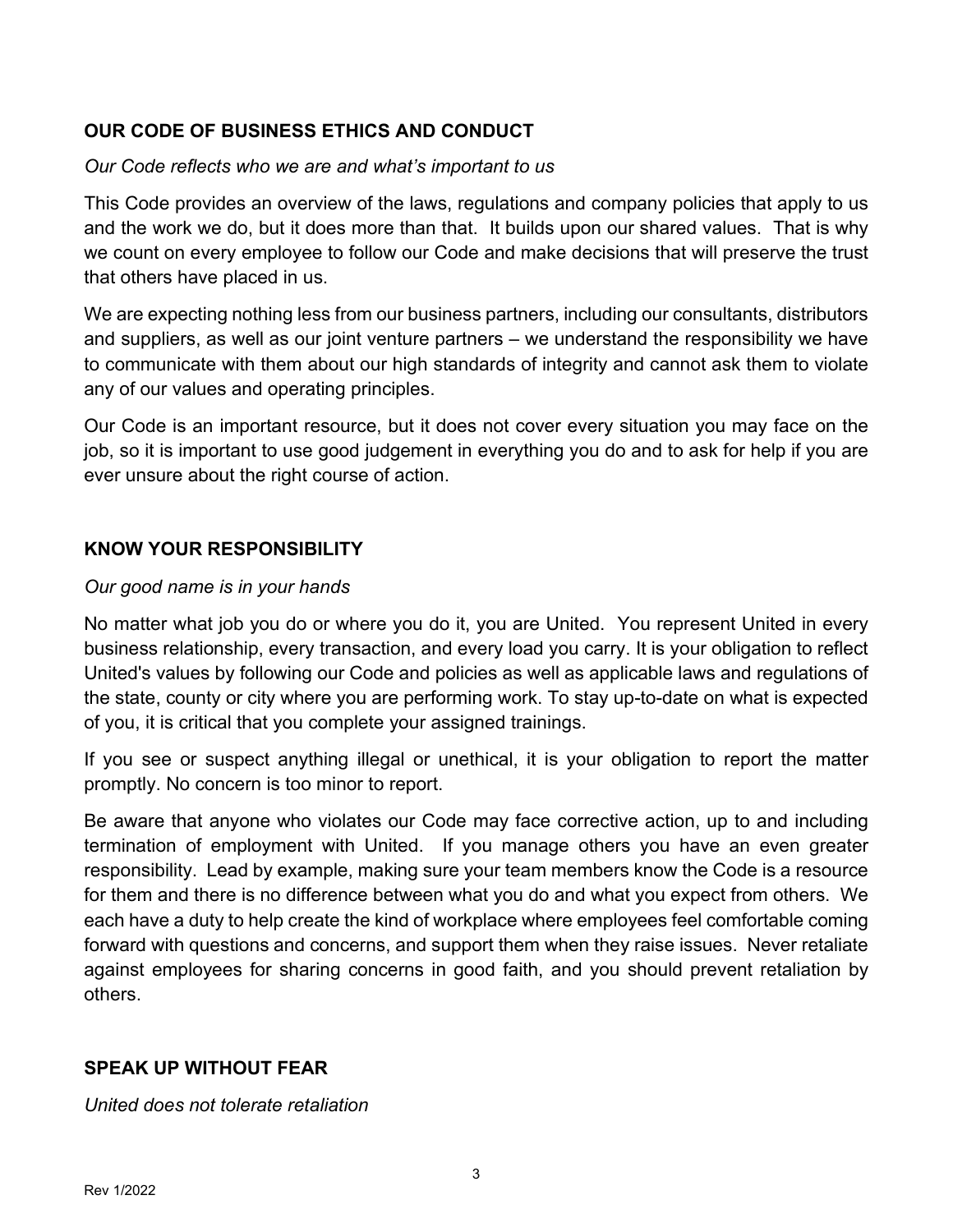As a company we know it takes courage to come forward and share your concerns. United will not retaliate or permit retaliation against anyone who raises questions or concerns about corporate activities. We do not retaliate or permit retaliation against anyone who makes a good faith report about possible misconduct or legal violations to us or a government authority or assist in an investigation of misconduct or legal violations.

Regardless of who you contact, you can be confident that you are doing the right thing and that your concern will be handled promptly and appropriately. We investigate reports of misconduct thoroughly, disclosing information only to those who need it to resolve the issue.

## **DISCLOSING VIOLATIONS TO THE GOVERNMENT**

## *The Mandatory Disclosure Rule*

Federal regulations require United Pumping Service/United Storm Water to disclose timely to the U.S. Government when it becomes aware of credible evidence that United itself, or one of its subcontractors, suppliers, distributors or vendors, is the recipient of a significant overpayment by the Government or has engaged in conduct that violates the Civil False Claims Act or certain criminal laws involving, among things, fraud, conflict of interest, bribery, or gratuities, related to the award, performance, or closeout of a Government contract.

Our duty to disclose begins when United takes any action in connection with the award of a Government contract, and continues until three (3) years after final payment on the Government contract. In order for United to comply with this disclosure obligation, and also to ensure that United has the opportunity to identify and correct any potential non-compliant conduct, it is critical that United become aware of such situations.

If a United team member believes any of the situations described above could occur or have occurred, that person must immediately notify United's Director of Ethics and Conduct to ensure United takes immediate and appropriate actions. Even if you are unsure what you have observed is a violation, you are obligated to elevate the concern to the Director of Ethics and Conduct immediately.

## **KNOW WHERE TO GO FOR HELP**

## *There are people ready to support you*

Have a question, problem or a concern? In most cases, your manager should be your first point of contact. He or she is likely in the best position to understand your concern and take the appropriate action. If you are uncomfortable speaking with your manager, or if you have already shared a concern and feel it is not being addressed appropriately, you are welcome to reach out to the Director of Business Ethics and Compliance/HR Manager or United's anonymous toll-free hotline phone number or anonymous online hotline reporting (below).

United has appointed our Human Resources Manager to also serve as the Director of Business Ethics and Compliance and to lead ethics and compliance activities within United. The Director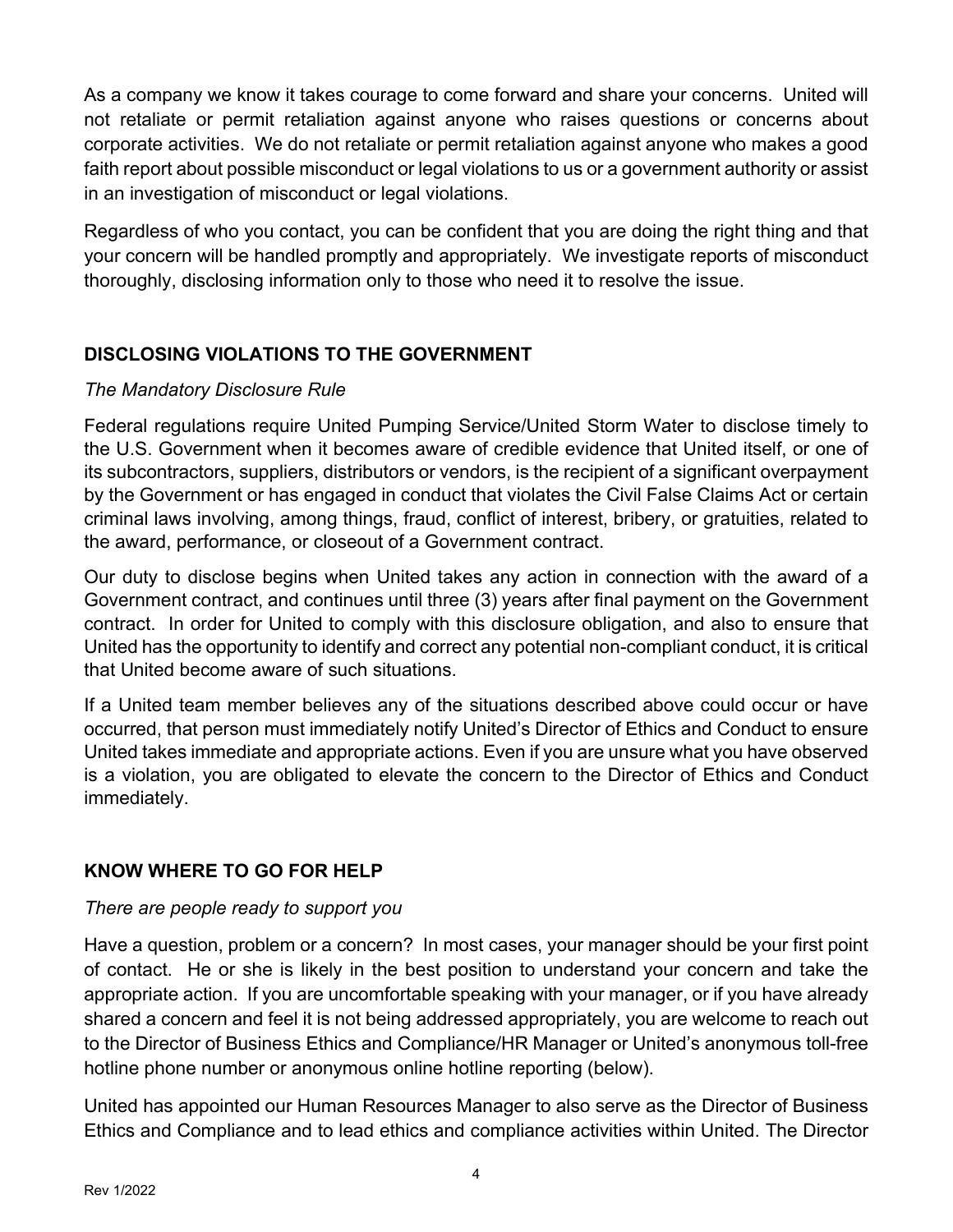of Ethics and Compliance has the ability to lead change within the organization and is responsible for operating and auditing/monitoring the compliance program. The Director of Business Ethics and Compliance reports directly to the senior management staff.

You may contact the Director of Business Ethics and Compliance at:

- United Pumping Service/United Storm Water Attn Ethics Compliance 14000 E Valley Blvd – Industry CA 91746
- Complaint forms are available through the HR department or in the forms binder on the work counter in dispatch.

United's toll-free anonymous reporting hotline and online reporting web site:

- (855) 252-7606 (24/7)
- www.hotline-services.com

Concerns may be submitted on an anonymous basis via US mail or email to the above addresses.

Nothing in our Code prohibits you from communicating with government agencies about possible violations of federal, state or local laws or otherwise providing information to government agencies.

## **PROMOTE A SAFE UNITED**

#### *We value the safety and security of every employee*

We look out for each other. We follow our safety procedures and promote a culture of safety, because our people are our greatest asset. Every employee is empowered to take immediate action for people safety regardless of their role, title or responsibility within United. If you see a situation that could put others at risk, take action, and at all times and in all places, it is your duty to report the issue immediately to help keep yourself and your co-workers injury-free and safe.

United has a zero-tolerance policy when it comes to personal safety of our employees. Be alert to what is going on around you, observe good security practices and speak up about any threats. We prohibit weapons on all company property and vehicles consistent with local law – if you have concerns that someone may have a weapon on our property or vehicle, report it immediately to your manager or the HR manager.

Having, using, distributing or being under the influence of alcohol, marijuana or illegal drugs is also prohibited by our policies as these substances can impair your judgement, your performance and the safety of those who work with or around you.

#### **BUSINESS INTEGRITY**

*We compete for business on the excellence of our product and services*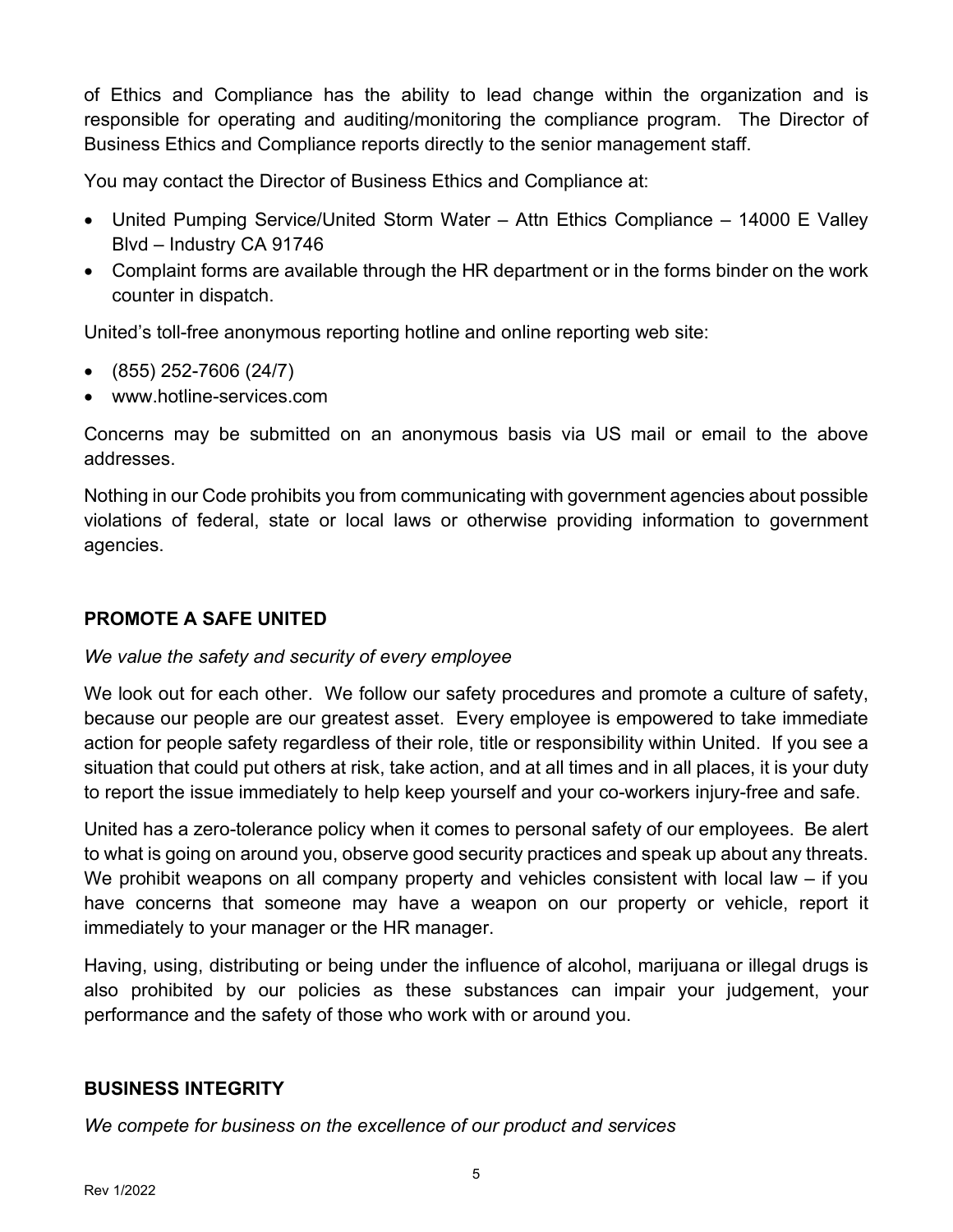United is committed to competing for business honestly and with integrity. United strictly prohibits the use of bribes or any conduct that may be perceived as bribery. In addition to maintaining our own business integrity, United is responsible for the actions of any third party who represents us. Remember, a bribe can be something other than cash. A gift, a favor, even an offer of a loan or a job could be considered a bribe if it is offered in exchange for a decision. When in doubt, please check with the Director of Business Ethics/HR manager for advice.

## **ACCEPTING BUSINESS COURTESIES**

## *Keep it appropriate and customary*

Most business courtesies offered to us in the course of our employment are offered because of our positions at United. We should not feel any entitlement to accept and keep a business courtesy. We may not use our position to obtain business courtesies, and we must never ask for them. Employees who:

- Award contracts
- Can influence the allocation of business
- Create specifications that result in the placement of business
- Participate in the negotiation of contracts

must be particularly careful to avoid actions that create the appearance of favoritism or that may adversely affect the company's reputation for impartiality and fair dealing. The prudent course is to refuse a courtesy from a business partner when United is involved in contract negotiations with that partner or under circumstances that would create an impression that offering courtesies is the way to obtain United's business. If you have questions regarding the propriety of a business courtesy, do not hesitate to reach out to your manager or the Director of Ethics and Conduct.

## *Meals, Refreshments, Entertainment and Gifts*

We may accept occasional meals, refreshments, entertainment, gifts and similar business courtesies that are customary and conform to reasonable ethical practices of the marketplace, provided that:

- They are not inappropriate, lavish or excessive.
- They courtesy is \$50 or less in value.
- The courtesies are not frequent and do not reflect a pattern of frequent acceptance of courtesies from the same person or entity.
- The courtesy does not create the appearance of an attempt to influence business decisions.
- The employee accepting the business courtesy would not feel uncomfortable discussing the courtesy with their manager or co-worker or having the courtesies known by the public.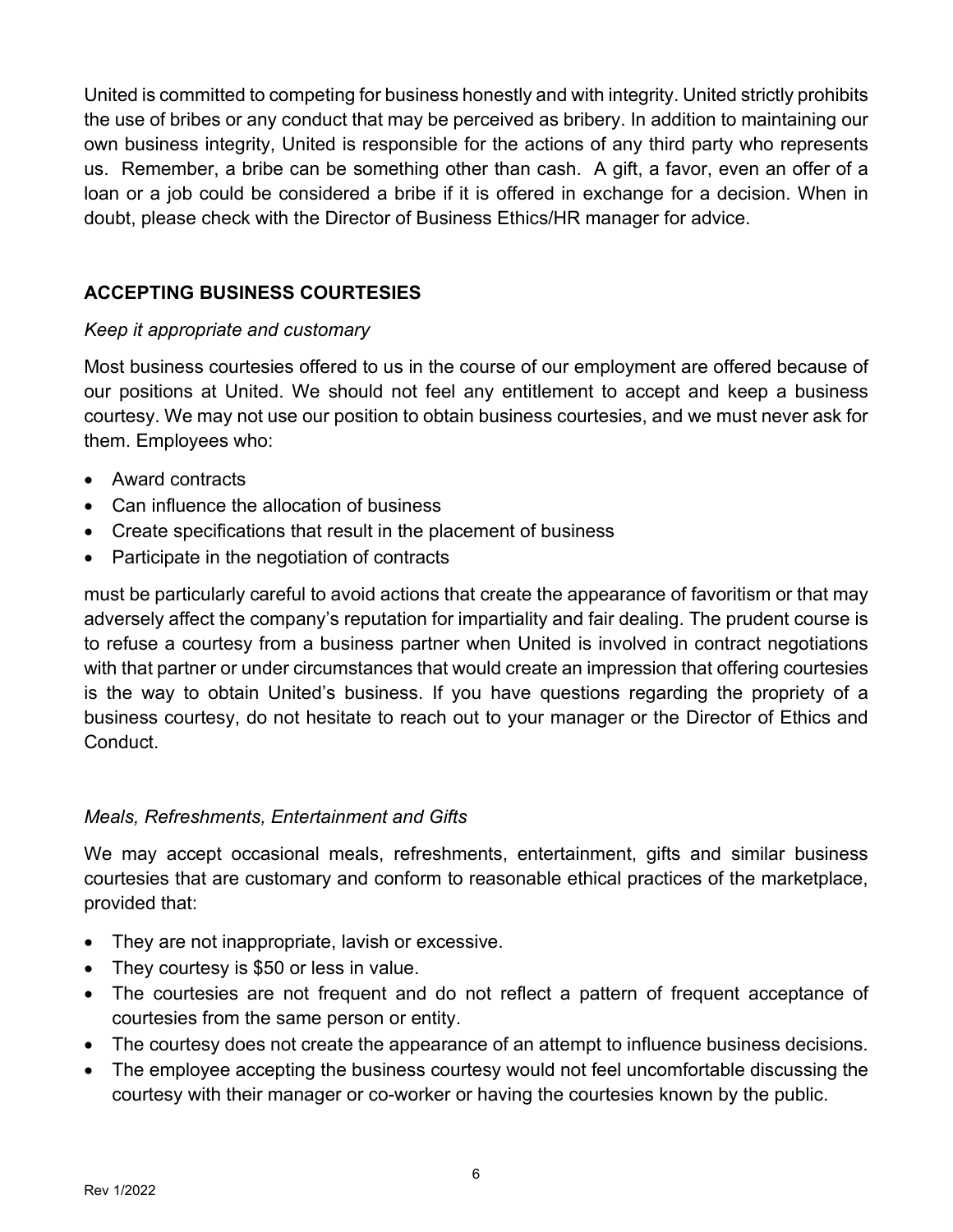Customary business entertainment is not prohibited, however, impropriety or the appearance of impropriety may be created when the value or cost is such that is could be interpreted as affecting an otherwise objective business decision. If there is an chance that impropriety or even the appearance of impropriety may result from the courtesy, it should be declined.

Employees with questions about accepting business courtesies should talk to their manager or the Director of Business Ethics and Compliance or HR Manager.

## *Offering Business Courtesies*

Any employee who offer a business courtesy must assure that it cannot reasonably be interpreted as an attempt to gain an unfair business advantage or otherwise reflect negatively upon United. An employee may never use personal funds or resources to do something that cannot be done with company resources.

We may provide non-monetary gifts (e.g., company promotional items such as hats, shirts, pens, travel bags, etc.) to our customers. Further, senior management may approve other courtesies including meals, refreshments or entertainment of reasonable value, provided that:

- The practice does not violate any law or regulation or the standards of conduct of the recipient's organization.
- The courtesy has a value of less than \$50.00
- The business courtesy is consistent with industry practice, is infrequent in nature and is not lavish.
- The business courtesy is properly reflected on the books and records of United. See United's accounting department for the appropriate procedure(s).

## **AVOID CONFLICTS OF INTEREST**

*We do not let personal interests affect business decisions we make on behalf of United.*

A conflict of interest can happen anytime something you do outside of the workplace interferes with the work you do inside the workplace. It is not possible to list every situation that could present a conflict, but there are certain situations where conflicts typically arise. And being able to recognize a potential conflict can help you avoid one.

When making decisions related to United, you have a duty to act in our company's best business interests and avoid even the appearance of a conflict. If you discover that a personal activity, interest or association could compromise – or even appear to compromise – your objectivity or your ability to make impartial business decisions, you should disclose it immediately to your manager, or the Director of Business Ethics and Compliance/HR Manager. Many conflicts can easily be avoided or addressed if they are promptly disclosed and properly managed.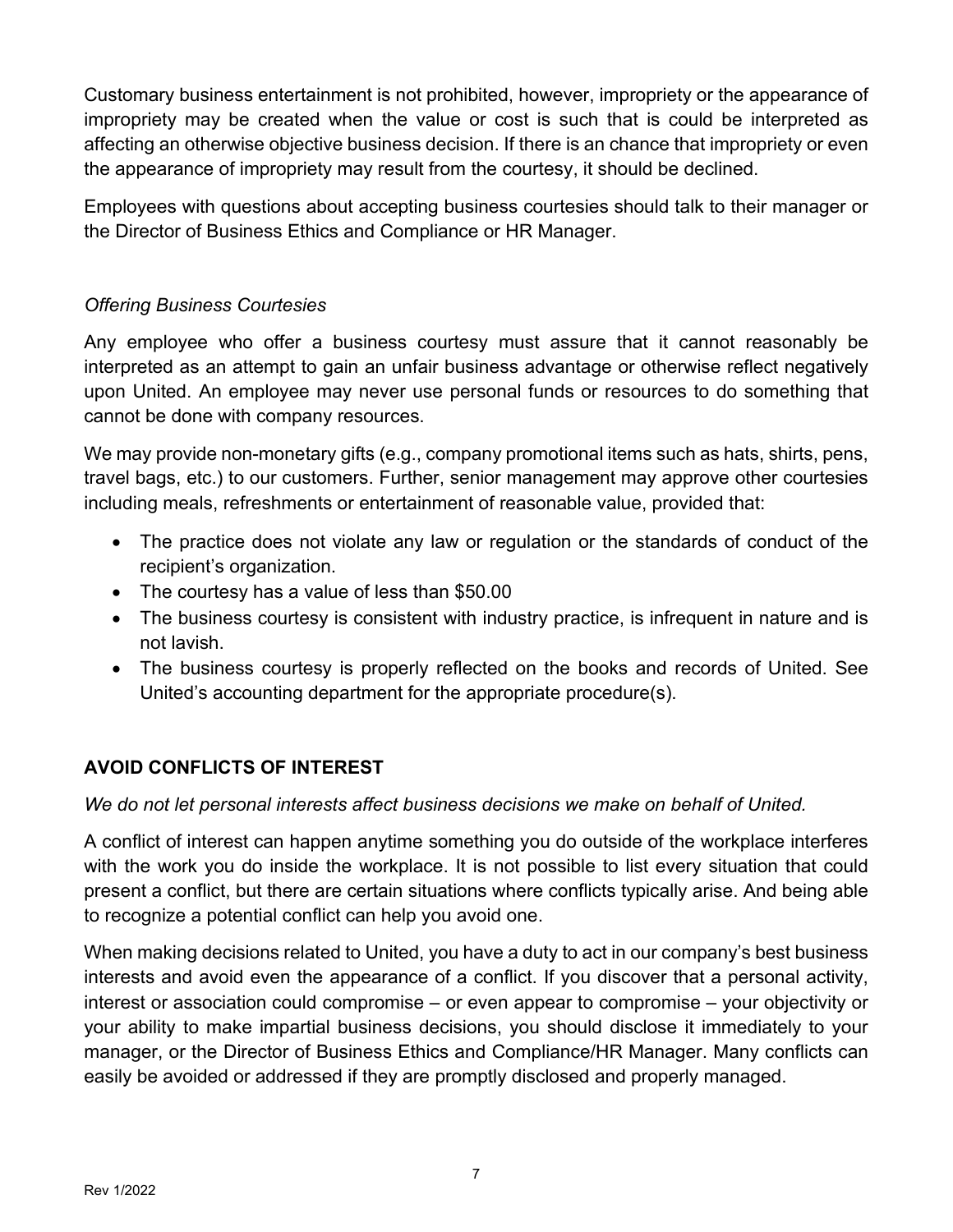## **KEEP ACCURATE RECORDS**

*Integrity in our recordkeeping inspires trust by customers, business partners and the communities we serve.*

Our long-term success depends, to a large extent, on how well we manage our business. Our records – and our recordkeeping – help us to fulfill our financial commitments and pay our people, but they also provide a picture of our financial health. That is why records that are clear and complete and accurately reflect our business transactions are critical company assets.

Each of us has an obligation to follow all internal controls in recording and maintaining our company books and records. In every transaction, whether you are complying with disclosure requirements, preparing a financial statement or simply completing a timesheet, be honest, accurate and complete. Be alert for any suspicious financial transactions, know your customers, partners and understand their use of our products and services in order to prevent illegal activity.

You also have a responsibility to know and follow our records management and records retention policies. Take care never to dispose of information that may be relevant to current or threatened litigation until you are notified to do so.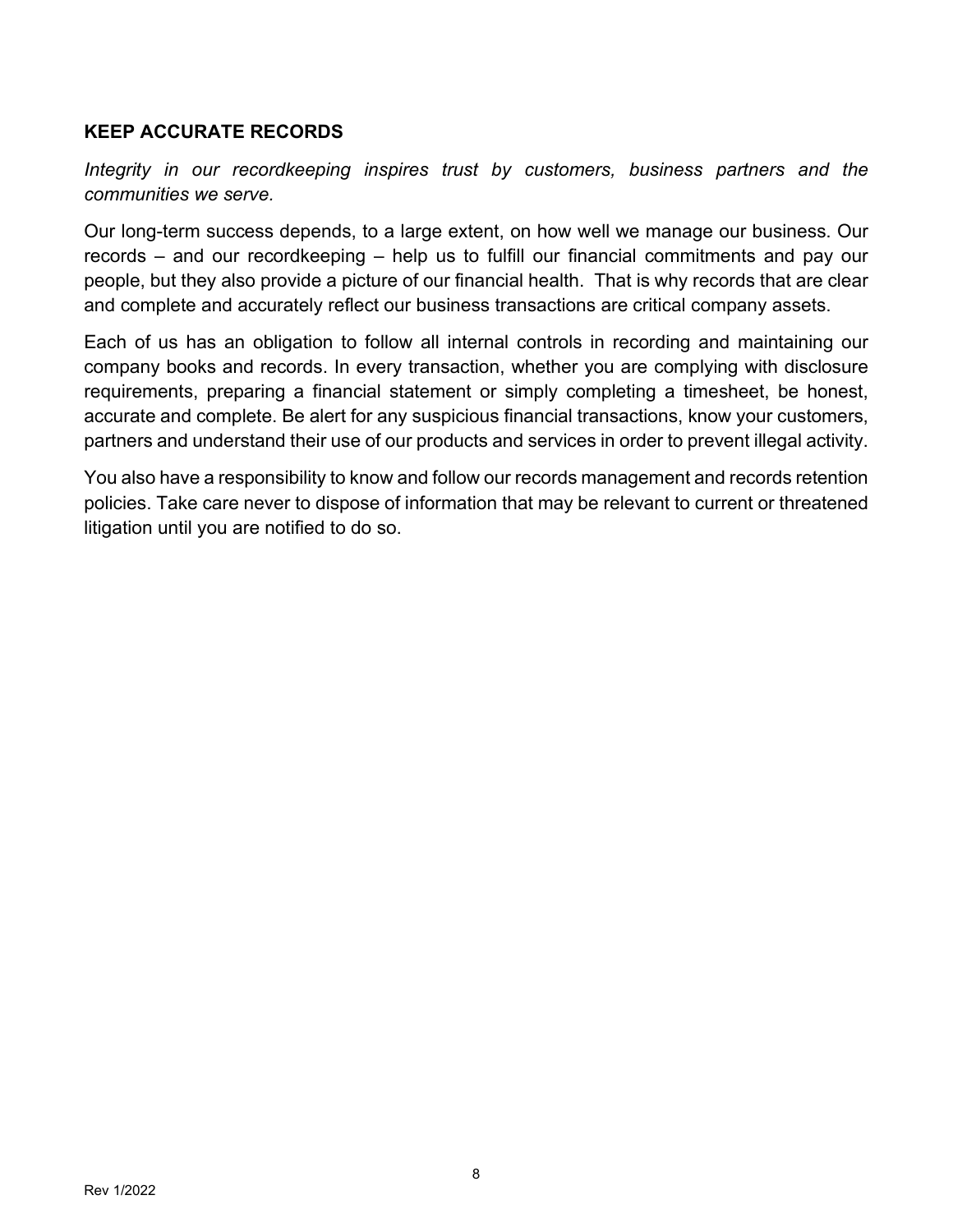



# **ACKNOWLEDGEMENT PAGE- REFRESHER TRAINING**

Please complete this page, remove and return it to the Human Resources department.

*I have received a copy of United's Code of Business Ethics and Conduct and I have received training as to the content and meaning of this Code. I understand that it is my obligation to comply with this Code, and that my violation of this Code could result in corrective action up to and including termination of employment with United*.

Name (print)

Name (sign)

Date